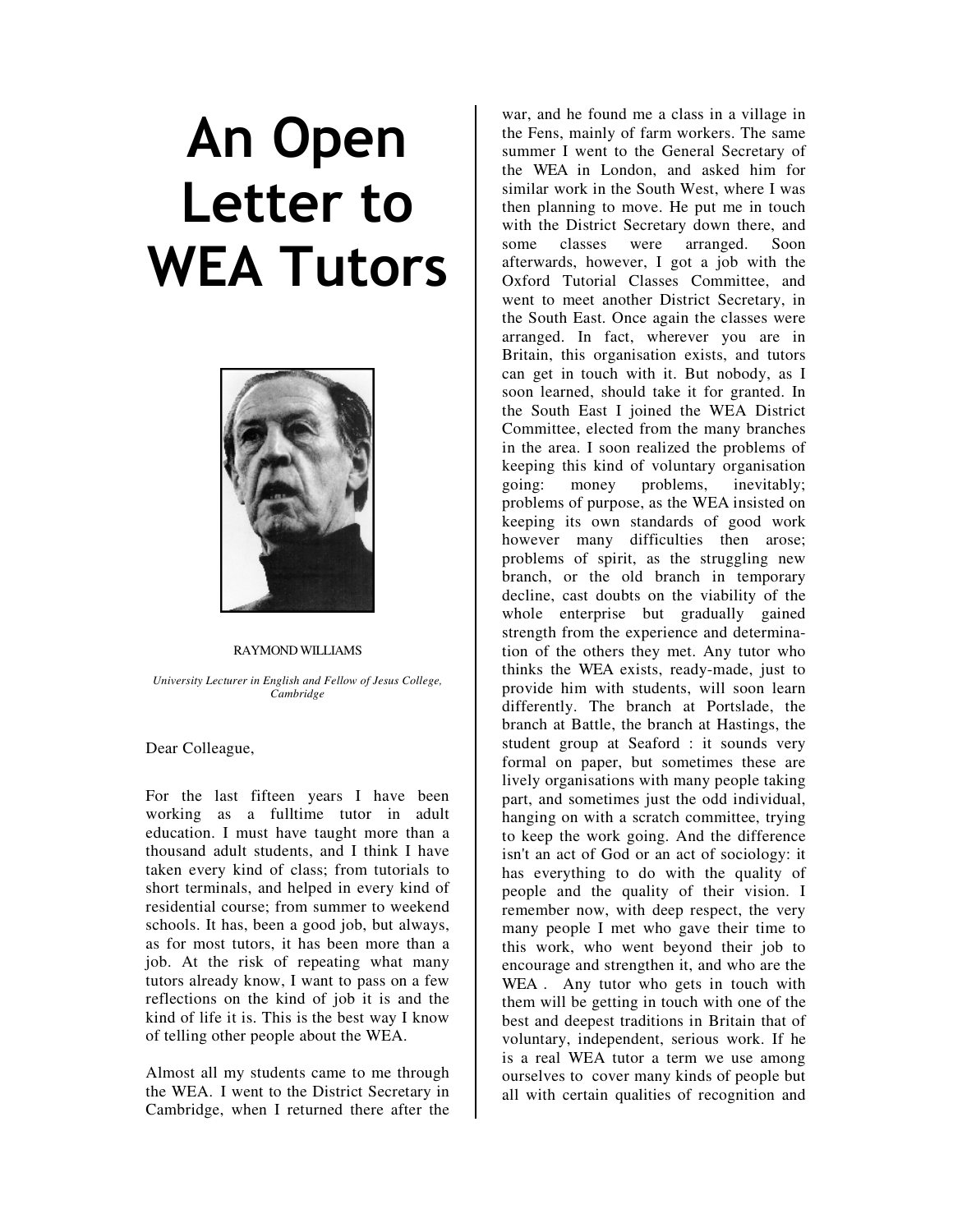concern-he will be glad and proud to work with them.

There isn't any rule about how to do it; there never is; in any movement of actual and varying people. I have seen tutors build or save a branch, by giving enough of their students this sense of common purpose. Many tutors work with their local-branches and districts, as members of committees or helping to organise special functions. But sometimes I have seen a tutor almost kill a branch, by - regarding it as his private recruiting organisation, and by trying to do too much in the wrong way. If you go in as a tutor you must go in as an equal, trying to share in activity and to spread activity, in a common effort.

But why, should tutors do anything like this at all? First, I think, because the WEA represents a vital tradition which we-are always in danger of losing and which we can never afford to lose. The organisation of social justice, and the institutions of democracy are worth working for, in the society as a whole. But haven't many of us realised, in the years since the war; that you can have some of these things, or approximations to them and still not the spirit which is their real life? I've often defined my own social purpose as the creation of an educated and participating democracy. The WEA taught me much, in defining these terms. It has always stood for the principle that ordinary people should be highly educated, as an end justifying itself and not simply as a means to power. Equally it has always stood for the principle that society is a method of common and general participation, and it exemplifies this in its own work: It does not see the good things in society as benefits to be handed down by an elite, or as bargaining counters to win the favours of an electorate. In the end, it has insisted, they will only be good things if people have made them for themselves.

This is worth repeating, in the 1960s, when many people will tell you that the WEA's historic mission is over. With the coming of better opportunities in the schools, the exceptional mind in the poor family is spotted young, and is given a real chance. Yes, but this was never at the heart of the WEA's

purpose. Of course the exceptional minds must get their chance, but what about everyone else? Are they simply to be treated as rejects? The WEA stands for purposes which some people, including some reformers, cannot even begin to understand. It stands for an educated democracy, not for a newly mobile and more varied elite. Its historic mission is as urgent and central today as it was in the 1900s, because its basic challenge stands out much more clearly, and is no longer propped up by simple missionary feelings, that the fortunate should help the unfortunate, or by simple class feelings, that the odd pearl should be picked out of the swineheap. The WEA has never looked at the world in this way, and because it doesn't it is more up-todate, more genuinely in touch with real needs, than the people who want to persuade us that its fundamental aspirations are simply old stuff. They are joined by the cynics who find it damnably easy to point out how little, comparatively, has been achieved; what a tough fight the WEA is still having. It is quite true: we are fighting for our lives. But for our lives: that is the whole point. And it isn't what some abstraction called the WEA now does. It is what we do, as tutors, students and friends.

There is another main reason why tutors should join and work with the WEA, This is a matter of the health of their own academic subject. There are some important examples here. There was the profound stimulus, to all the social studies, from the contact of men like Tawney and Cole with the realities of working-class life and history, through the WEA. There has been, more recently, the profound stimulus to literary and cultural studies, by the fact of contact between tutors trained in academic disciplines, affected sometimes by fashions, and students who live in less specialised cultural worlds and who force the tutors to follow the questions of value right through. This is the reality behind the claim that, in the WEA, tutors and students meet as equals. Of course the tutor knows his own discipline better, and wants to help the students to learn it, but he may not know how his discipline looks to people outside it may not know the gaps between academic thinking and actual experience among many people; he may not know when, in the pressure of